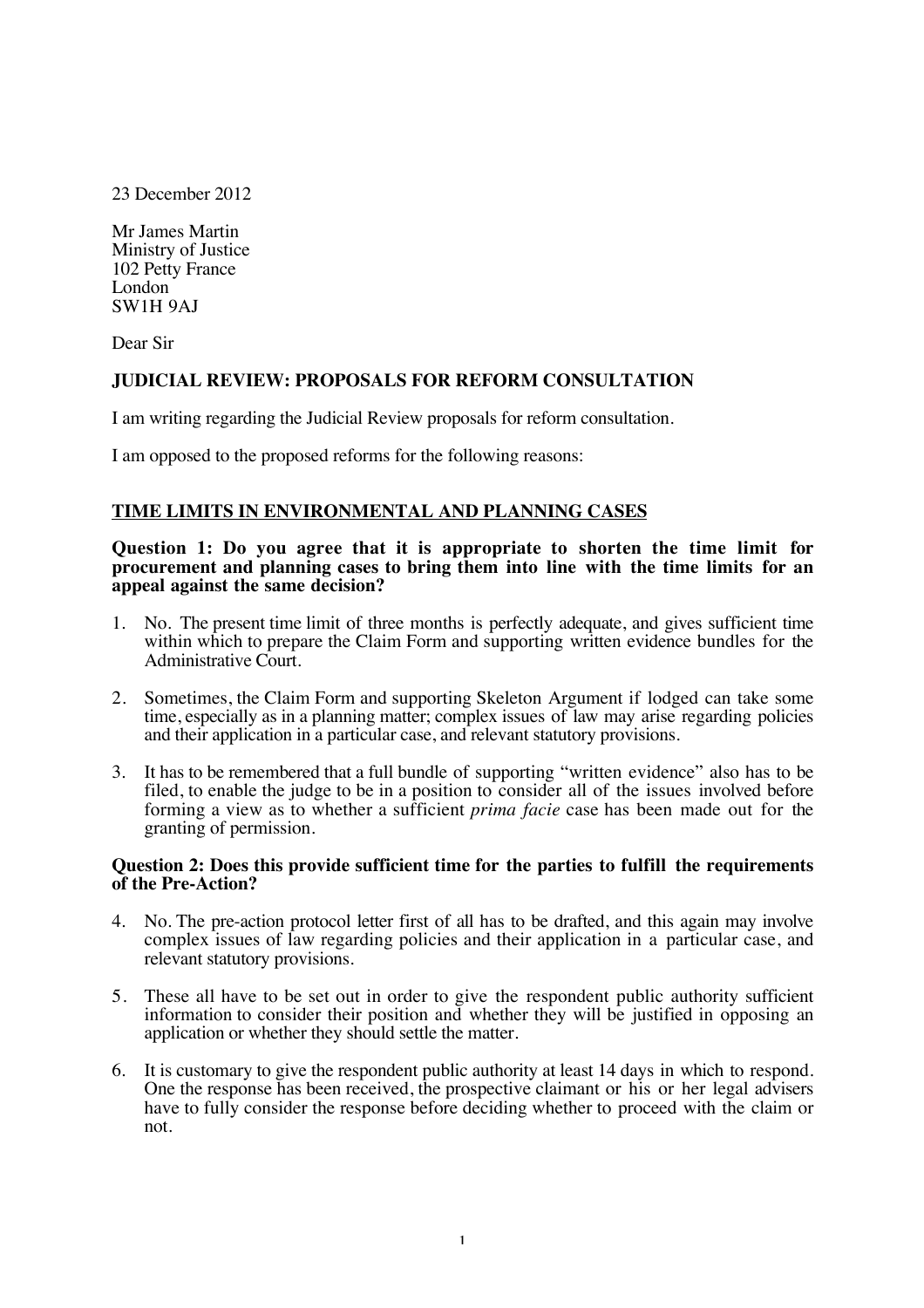- 7. If the time limit were to be reduced to six weeks, the time in sending the pre-action protocol letter and considering the response would take up at least half of that time, leaving only three weeks within which to lodge the claim.
- 8. This would lead to hurriedly prepared claims being lodged with the court without sufficient attention to detail.
- 9. This cannot be in the overall interests of promoting sufficient access to justice, bearing in mind the rights given under articles 9(2) and (3) of the Aarhus Convention.

#### **Protocol? If not, how should these arrangements be adapted to cater for these types of case?**

- 10. It is difficult to see how there could be appropriate adaptation in such circumstances. One way might be to give the respondent seven days within which to respond, but this would again mean that the response would be hurried.
- 11. The respondent would be denied the opportunity of having sufficient time to prepare a fully drafted response that dealt with all of the issues raised by the prospective claimant.

#### **Question 3: Do you agree that the Courts' powers to allow an extension of time to bring a claim would be sufficient to ensure that access to justice was protected?**

- 12. No. For the reasons already stated, any reduction to a six week time limit would be counter productive by depriving the prospective claimant of being able to thoroughly prepare and draft the necessary papers to lodge with the Administrative Court.
- 13. Again, relating to environmental cases for the purposes of article 9(2) and (3) of the Aarhus Convention, it is contended that a reduction to six weeks would infringe the rights of,

"access to a review procedure before a court of law and/or another independent and impartial body established by law, to challenge the substantive and procedural legality of any decision, act or omission subject to the provisions of article 6".

"access to administrative or judicial procedures to challenge acts and omissions by private persons and public authorities which contravene provisions of its national law relating to the environment."

14. It is further contended that any reduction in the time limit in such cases would also infringe article 9(4) of the Aarhus Convention in that it would reduce the right to,

"adequate and effective remedies, including injunctive relief as appropriate"

and also the right to remedies that are both "fair" and "equitable".

- 15. In the event that the proposals for restricting any right to renew an application to an oral hearing are implemented, clearly sufficient time within which to adequately prepare a claim is of the utmost importance.
- 16. In those circumstances, it would be even more important for prospective claimants to present their case as fully and thoroughly as possible, so that the judge considering the matter on the papers had all of the sufficient information to hand to enable him or her to make a fully informed and reasoned decision on the papers, especially if it was going to be a final one.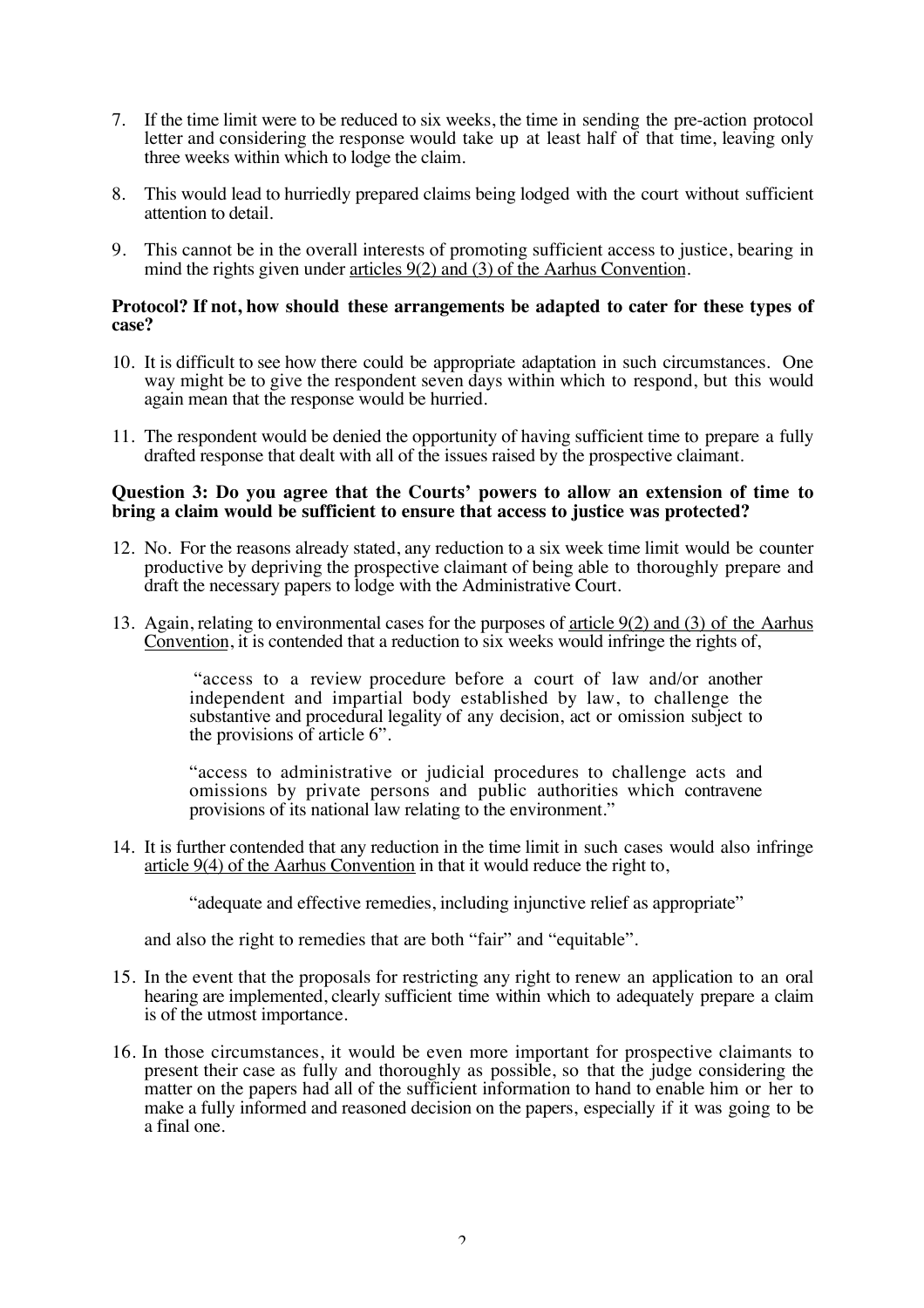## **Question 4: Are there any other types of case in which a shorter time limit might be appropriate? If so, please give details.**

- 17. So far only environmental planning cases have been mooted for change. I cannot see what other possible cases would qualify for any reduction in the time limit for applying for permission to apply for Judicial Review.
- 18. It also has to be remembered that originally under the old Order 53 RSC, the time limit was six months that proved to be perfectly adequate, and no reasonable explanation has ever been given for reducing it to three months.

#### **Time limits in cases where there are continuing grounds**

**Question 5: We would welcome views on the current wording of Part 54.5 of the Civil Procedure Rules and suggestions to make clear that any challenge to a continuing breach of multiple decisions should be brought within three months of the first instance of the grounds and not from the end or latest incidence of the grounds.**

- 19. I agree that the wording of CPR Part 54.5 should be amended, but not in the matter indicated above.
- 20. If there are to be time limits, then they should be clear and unambiguous. The current provision relating to promptly clearly doesn't fulfill this requirement.
- 21. Either the time limit is three months or it isn't, and there should be no in between provision that isn't applied in a coherent and regular manner.
- 22. As things stand at the moment, some judges apply the promptly provision and refuse permission even if there is an arguable case that has been brought within the relevant time limit.
- 23. In other cases, judges have not applied this criteria, and have nevertheless granted permission, as occurred in R. (West Kensington Estate Tenants and Residents Association and anor. v. London Borough of Hammersmith and Fulham CO/6338/2012, copy order enclosed.
- 24. In that case, His Honour Judge Sycamore (sitting as a Judge of the High Court) stated that,

"The Defendants and Interested Parties argue that the claim was not filed promptly and that permission should be refused. I am not persuaded that the claimants should be denied permission on this basis. The claim was issued within three months (albeit at the end of that period) and the explanation advanced by the claimants together with the lack of any evidence that it would be unfair or unreasonable to proceed persuades me that permission should be granted."

- 25. The imposition of the requirement for "promptly" in CPR Part  $54.5(1)(a)$  was also seriously criticized by the Aarhus Convention Compliance Committee in ACCC/C/2008/33 where it was held that the provision lead to uncertainty and was unfair for the purposes of article 9(4) of the Aarhus Convention.
- 26. In addition, it could also be argued that CPR Part 54.5 may be *ultra vires* of the rule making powers in the Civil Procedure Act 1997 in that it purports to inhibit access to the court without statutory powers.
- 27. The statutory provision presently governing the grant of permission to apply for Judicial Review is section 31 of the Senior Courts Act 1981, and although it refers to criteria for extending time limits, there is no mention of "promptly" at all.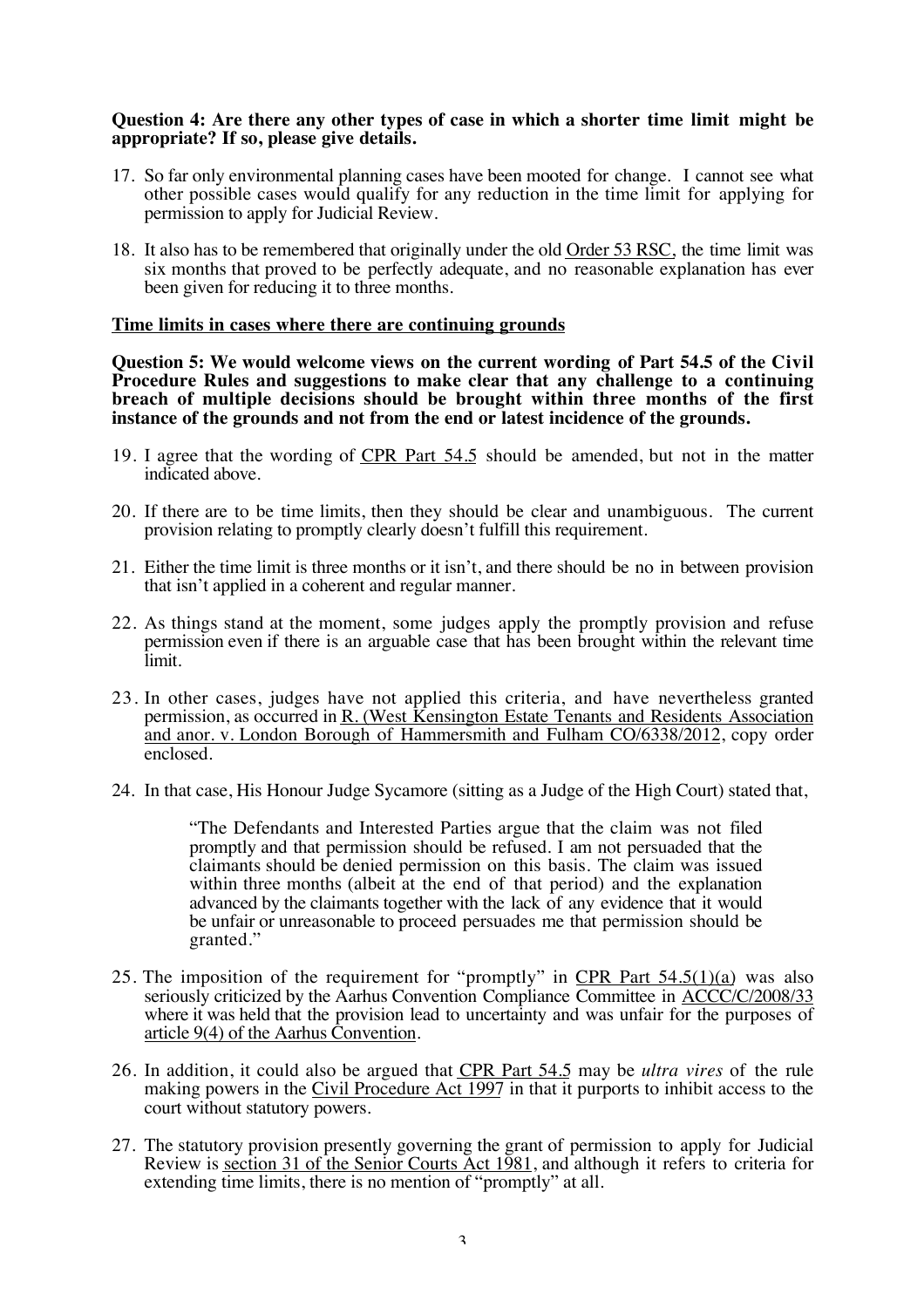- 28. It may be therefore that this provision might be susceptible to a court challenge either collaterally or on a separate Judicial Review.
- 29. Regarding an amendment to make each separate decision the subject of a separate time limit so that there would have to be Judicial Review applications in respect of each one, even though related as a series is unworkable and detrimental to achieving justice.
- 30. At present, a prospective claimant is required to exhaust all available alternative remedies, including those for internal review and complaints schemes etc.
- 31. Obviously this is sensible as Judicial Review should be a remedy of last resort, and the time limit should run from the date of the final decision where there have been a series of related decisions concerning the same underlying complaint.
- 32. This is clear from R. v. Chief Constable of Merseyside *ex parte* Calvely [1986] 1 Q.B. 424 as to utilizing alternative remedies, and also R v. Secretary of State for Education and Science *ex parte* Threapleton [1988] (official transcript), that where there are a series of decisions, culminating in a final one, that the time limit should run from that.
- 33. To require a prospective claimant to seek permission for Judicial Review of each separate decision when it comes into being with a separate time limit being applicable to each is impracticable.
- 34. Such a change would lead to unnecessary separate holding claim forms being filed whilst the prospective claimant still pursued other internal remedies to settle matters.

#### **Question 6: Are there any risks in taking forward the proposal? For example, might it encourage claims to be brought earlier where they might otherwise be resolved without reference to the court?**

- 35. The proposal is totally unworkable. At present, if there are a series of decisions culminating in a final decision, the time limit runs from the final one.
- 36. This is completely sensible, and enables the prospective claimant to utilize all available internal remedies etc.
- 37. Judicial Review at present is a last resort and the prospective claimant should exhaust all other available and effective remedies first.
- 38. Very often, this will lead to a series of separate decisions, especially in an Ombudsman or a complaint procedure is being exhausted.
- 39. In addition, very often the matters at issue can be settled well before Judicial Review is reached, say on an internal complaint.
- 40. Therefore, if a prospective claimant was required to seek permission to apply for Judicial Review in respect of the first available decision without having it reviewed or pursuing alternative remedies first, this would make the delays with Judicial Review even worse than they are now.
- 41. This would result in prospective claimants lodging Judicial Review claims over each separate decision to ensure that the time limit was observed in each case, merely to preserve their position whilst probably seeking alternative remedies and succeeding, thus having made the Judicial Review application superfluous.
- 42. In addition, it must be obvious that requiring the prospective claimant to seek Judicial Review of the first available decision would mean that cases would again be less likely to settle before the court process was begun and this cannot be desirable.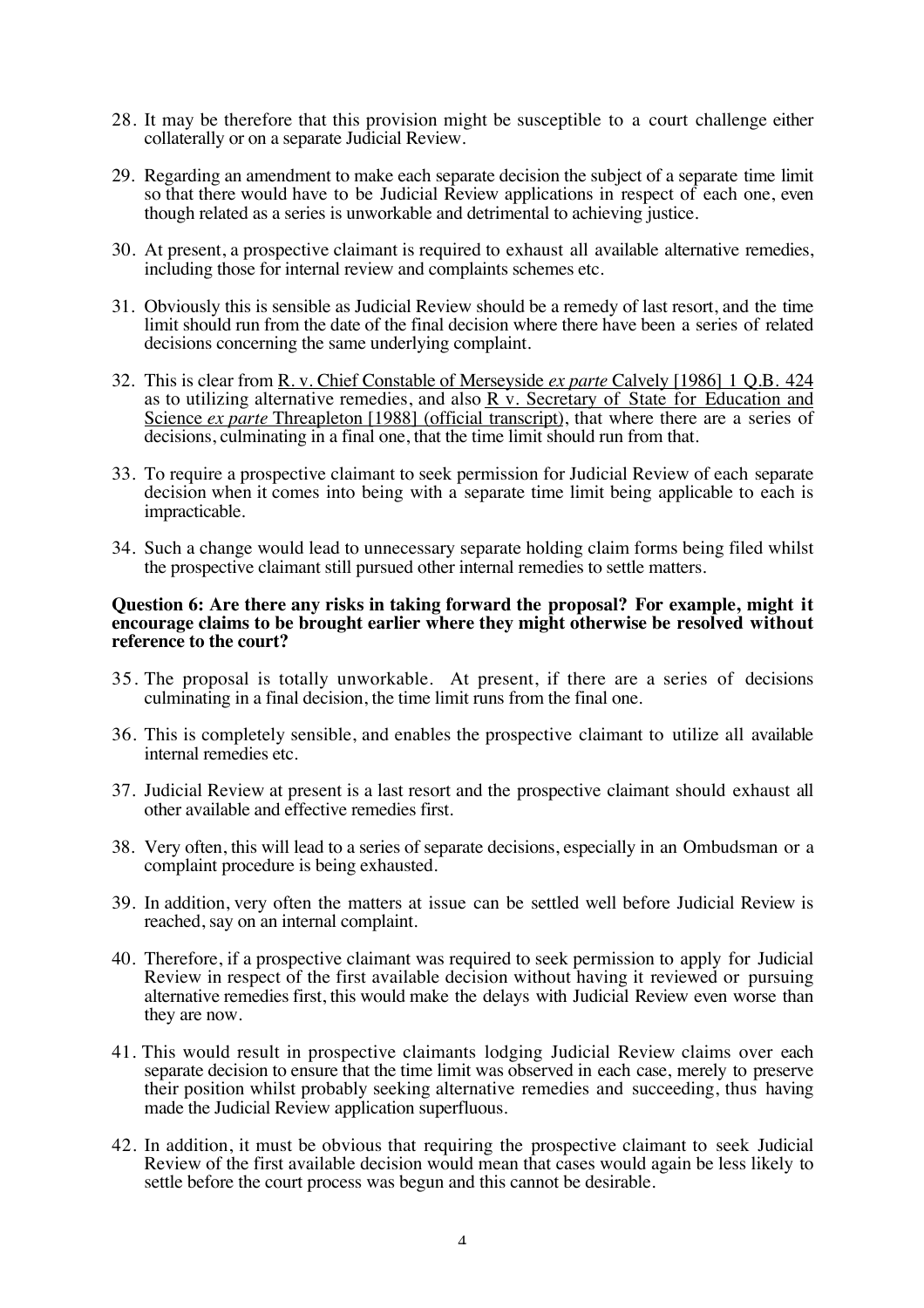- 43. The concept of Judicial Review, as an avenue of very much last resort is sensible and must therefore be fully retained in its present form.
- 44. This proposal therefore cannot be common sense and will promote more unnecessary Judicial Review applications clogging up the court system and not less. This proposal therefore should be completely abandoned.

## **APPLYING FOR PERMISSION FOR JUDICIAL REVIEW**

**Option 1: restricting the right to an oral renewal where there has been a prior judicial hearing of substantially the same matter**

**Question 7: Do you agree with the proposal to use the existing definition of a court as the basis for determining whether there has been a "prior judicial hearing"? Are there any other factors that the definition of "prior judicial hearing" should take into account?**

- 1. The definition of a court is not in doubt. However, the proposal to prohibit renewals of an application for permission for Judicial Review regarding cases where there has been a "prior judicial hearing" is objected to.
- 2. In most cases this would involve either inferior tribunals acting in a quasi-judicial function with all of the characteristics of a court, or county courts or magistrates' courts or the crown court on appeal.
- 3. All of these are inferior tribunals who make findings of fact and determine issues of law in the light of them at first instance.
- 4. No valid reasons have been advanced as to why this should justify the removal of the right to apply for an oral hearing where permission has been refused on the papers.

#### **Question 8: Do you agree that the question of whether the issue raised in the Judicial Review is substantially the same matter as in a prior judicial hearing should be determined by the Judge considering the application for permission, taking into account all the circumstances of the case?**

- 5. The question is a false and totally misleading one. Whether or not the issues are the same, in all Judicial Review applications, it is sought to review a previous decision whether given in writing or arrived at as a result of judicial proceedings or not.
- 6. The essence of Judicial Review is concerned mostly with jurisdiction issues, errors of law on the face of the record or procedural shortcomings of one nature or another.
- 7. It is clear that this can occur in respect of decisions arrived at after a judicial hearing whether of law alone or mixed fact and law, or decisions by themselves that haven't been subject to any prior judicial scrutiny.
- 8. It must also be clear that errors of law may arise in respect of decisions arrived at after a judicial hearing in just the same way as those that have been arrived at without.
- 9. The requirement that there should have been a prior judicial hearing is a total red herring and if there is to be any restriction at all, which isn't conceded, it should be restricted to cases that are held to be "without merit".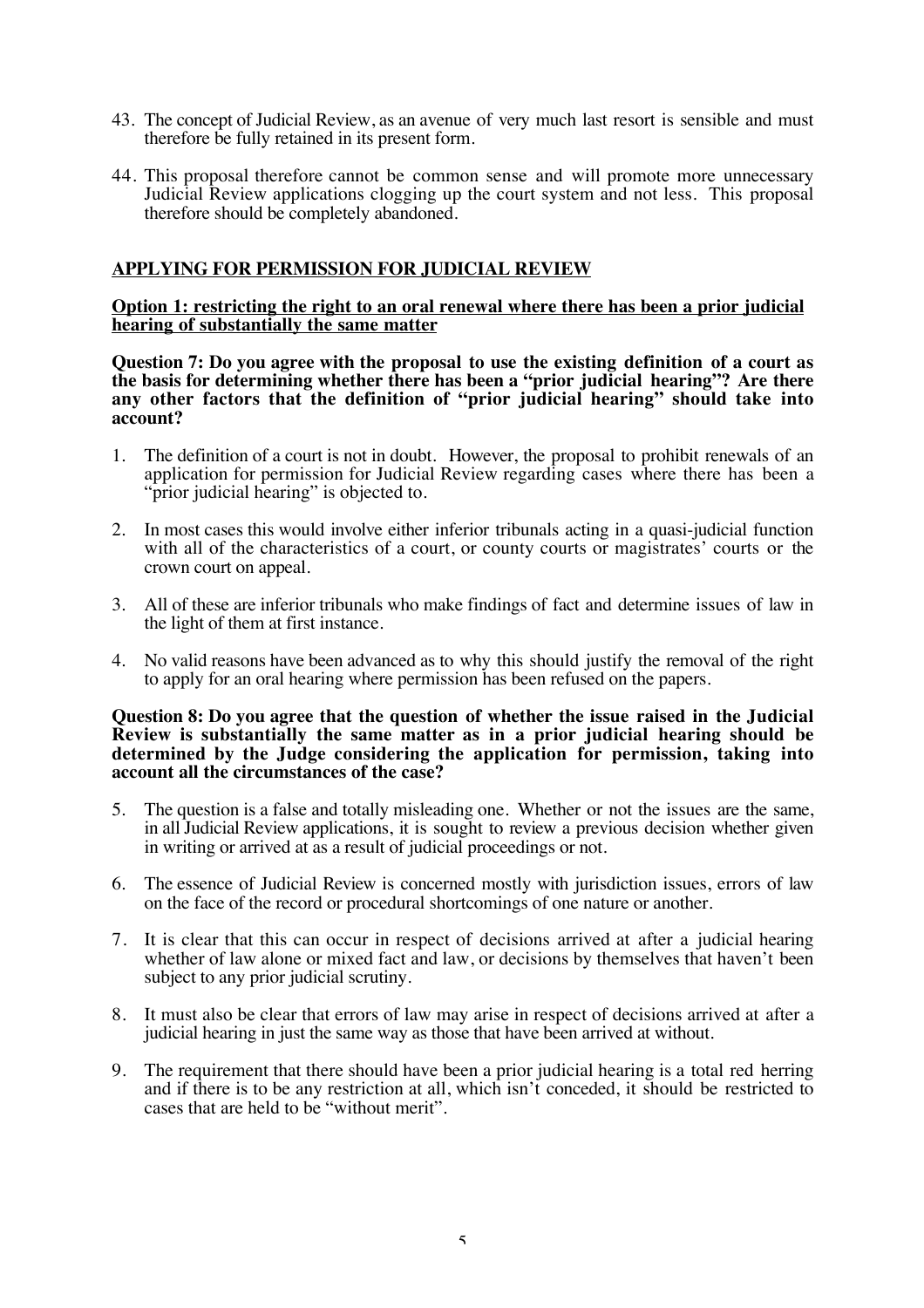#### **Question 9: Do you agree it should be for the defendant to make the case that there is no right to an oral renewal in the Acknowledgement of Service? Can you see any difficulties with this approach?**

- 10. This is ridiculous because it must be obvious that nearly all defendants would sought to claim that there should be no right to an oral hearing in the interests of their client.
- 11. The defendant isn't independent and impartial and to give them the right to make such representations would lead to this being utilized in almost every case, irrespective of the underlying merits.
- 12. It must be obvious that the defendant or interested party has a vested interest in seeing off any prospective legal challenge as soon as possible, and as such, the defendant's legal advisers would almost invariably seek to argue that even a meritorious case had no merit and should be summarily dismissed on the papers.
- 13. For the reasons stated in the next section, such a reform would in my view require substantive legislation and it would be unlawful to seek to implement it via changes to the rules as is presently proposed.

#### **Option 2: restricting the right to an oral renewal where the case is assessed as "totally without merit"**

#### **Question 10: Do you agree that where an application for permission to bring Judicial Review has been assessed as "totally without merit", there should be no right to ask for an oral renewal?**

- 14. No. The proposed restriction to the right to renew applications for permission to apply for Judicial Review cannot be implemented by subordinate rules of court.
- 15. There is no provision for such restriction of the right of access to a court in any of the provisions of the Civil Procedure Act 1997, nor any other rule making powers in sections  $84(5)(b)$  and  $(5A)(b)$ , section  $85(1)(a)(b)$  or section  $87(1)$  and (2) of the Senior Courts Act 1981, or the Access to Justice Act 1999 authorising the Civil Procedure Rules Committee to make any rules that bar the constitutional right of access to the court.

## **Principles of removal of access to court by statute**

- 16. The constitutional right of access to a court may only be removed by statute in clear and unambiguous terms.
- 17. See Maxwell on Interpretation of Statutes, p. 116; Cross on Statutory Interpretation, p. 166 and Bennion, Statutory Interpretation, p. 718.
- 18. See *Re* Boaler [1915] 1 K.B. 21, *per* Scrutton L.J. at p. 36, 39 and 41; R. & W. Paul Ltd. v. Wheat Commission [1937] 1 A.C. 139, *per* Lord Macmillan at p. 153; Lee v. The Showmen's Guild of Gt. Britain [1952] 2 Q.B. 329, *per* Romer L.J. at p. 354; Pyx Granite Ltd. v. Ministry of Housing and Local Government [1960] A.C. 260, *per* Viscount Simonds at p. 286; Commissioners of Customs and Excise v. Cure and Deeley Ltd. [1962] 1 Q.B. 340, *per* Sachs J. at p. 357-358; Raymond v. Honey [1982] 1 A.C. 756, *per* Lord Bridge at p. 14G; R v. Secretary of State for Home Department *ex p*. Ruddock [1987] 1 W.L.R. 1482, *per* Taylor J. at p. 1492F-G; R v. Lord Chancellor *ex p.* Witham [1998] 1 Q.B. 575, *per* Laws L.J. at p. 579H to p. 580A, 581E-H to p. 583A-C, 584A-F to p. 585G-H, 586A and 586G-H, and *per* Rose J. at p. 586H to p. 587A-B, and R v. Secretary of State for the Home Department *ex p.* Pierson [1998] 1 A.C. 539, *per* Lord Browne-Wilkinson at p. 573G-H to 574A.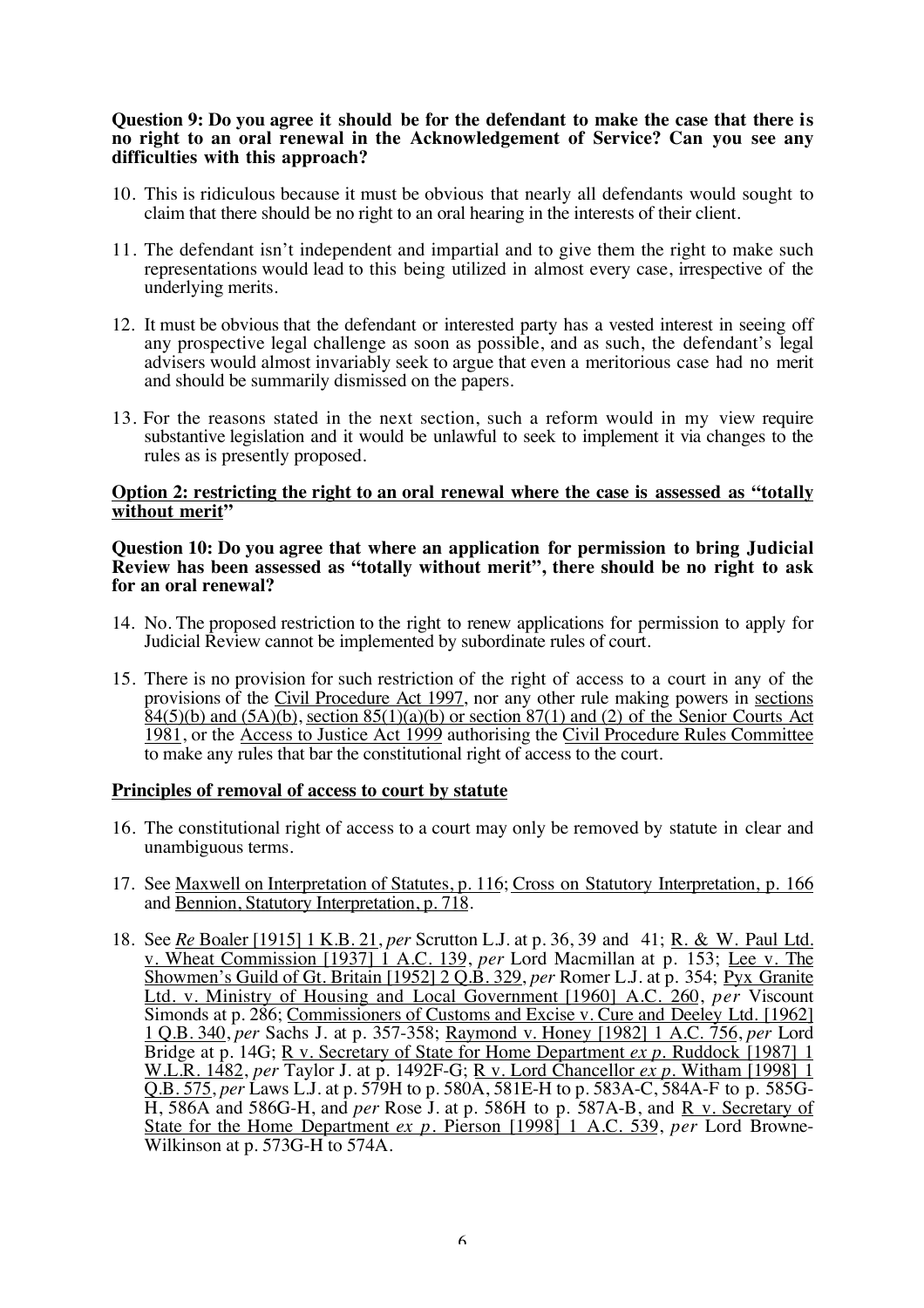- 19. R v. Lord Chancellor *ex p.* Witham [1998] 1 Q.B. 575, was approved in R v. Secretary of State for the Home Department *ex p.* Pierson [1998] 1 A.C. 539, *per* Lord Browne-Wilkinson at p. 575A-D.
- 20. Therefore, any proposed restrictions on the right to renew applications for permission to apply for Judicial Review to an oral hearing hasn't been authorised by clear and unambiguous words by statute, and cannot therefore constitutionally cut down a prospective claimant's constitutional right of access to the court implied in section 31 of the Senior Courts Act 1981 and would be unlawful and *ultra vires*.

## **"Natural Justice" under common law and the right to be heard**

- 21. There is nothing in either the Senior Courts Act 1981 or the Access to Justice Act 1999 that specifically and unambiguously removes a prospective claimant's right to be heard in support of any application for permission to apply for Judicial Review.
- 22. Contended that the proposed amendments to CPR Part. 54.5, in denying a right to be heard, would constitute a denial of "Natural Justice" at common law by the claimant being denied the right to the "*audi alteram partem*" principle.
- 23. See University of Ceylon v. Ferodo [1960] 1 W.L.R. 223, *per* Lord Jenkins at p. 231-232; Kanda v. Government of Malaya [1962] 1 A.C. 322, *per* Lord Denning at p. 338.
- 24. See also Wiseman v. Borneman [1971] 1 A.C. 297, *per* Lord Reid at p. 308C, *per* Lord Guest at p. 310G-H, where it was held that right to "Natural Justice" and right of audience before court could only be removed by statute.
- 25. See also Ridge v. Baldwin [1964] 1 A.C. 40, *per* Lord Reid at p. 68-80, *per* Lord Morris at p. 113-114, *per* Lord Morris at p. 121-124, *per* Lord Hodgson at p. 132-133,
- 26. Ridge v. Baldwin [1964] 1 A.C. 40, was subsequently reviewed and fully approved in Chief Constable of North Wales Police v. Evans [1982] 1 W.L.R. 1155, *per* Lord Brightman p. 1174B-H to p. 1175A-C.
- 27. Also, before any adverse order can be made against a party, that party should have the right to be heard, and it is contended that this principle is applicable to a refusal of permission to apply for Judicial Review that is final in effect.
- 28. See R v. Central Criminal Court *ex p.* Boulding [1984] 1 Q.B. 813, see head note at p. 813- 814, and *per* Watkins L.J. at p. 820H to p. 821A; and Raja v. van Hoogstraten [2004] 4 All E.R. 793, *per* Chadwick L.J. at p. 831C-F, no. para. 94, 835J to p. 836A-B, no. para. 106, where it was held to have been a breach of "Natural justice" to make a committal order without the defendant being heard, and not proper to make it in his absence on the basis that had he been present, he would have had nothing useful to say.
- 29. See also Polanski v. Condé Nast Publications Ltd. [2005] 1 W.L.R. 637, *per* Lord Nicholls at p. 642C-F, no. paras. 18-19, p. 644E-F, no. para. 31, *per* Lord Hope at p. 650B-C, no. para. 61, where a fugitive claimant was entitled to give evidence via video link to support his claim to justice.

#### **Right of access to court under article 6(1) ECHR**

30. It is contended that the proposed changes to  $CPR$  Part  $54(5)$ , read in conjunction with section 84 of the Senior Courts Act 1981; and the Civil Procedure Act 1997, in specifically precluding an automatic right to be heard in support of an application for permission to apply for Judicial Review would contravene schedule 1 article 6(1) Human Rights Act 1998 in applications that engaged either the application of "convention rights" or a "determination of civil rights and obligations".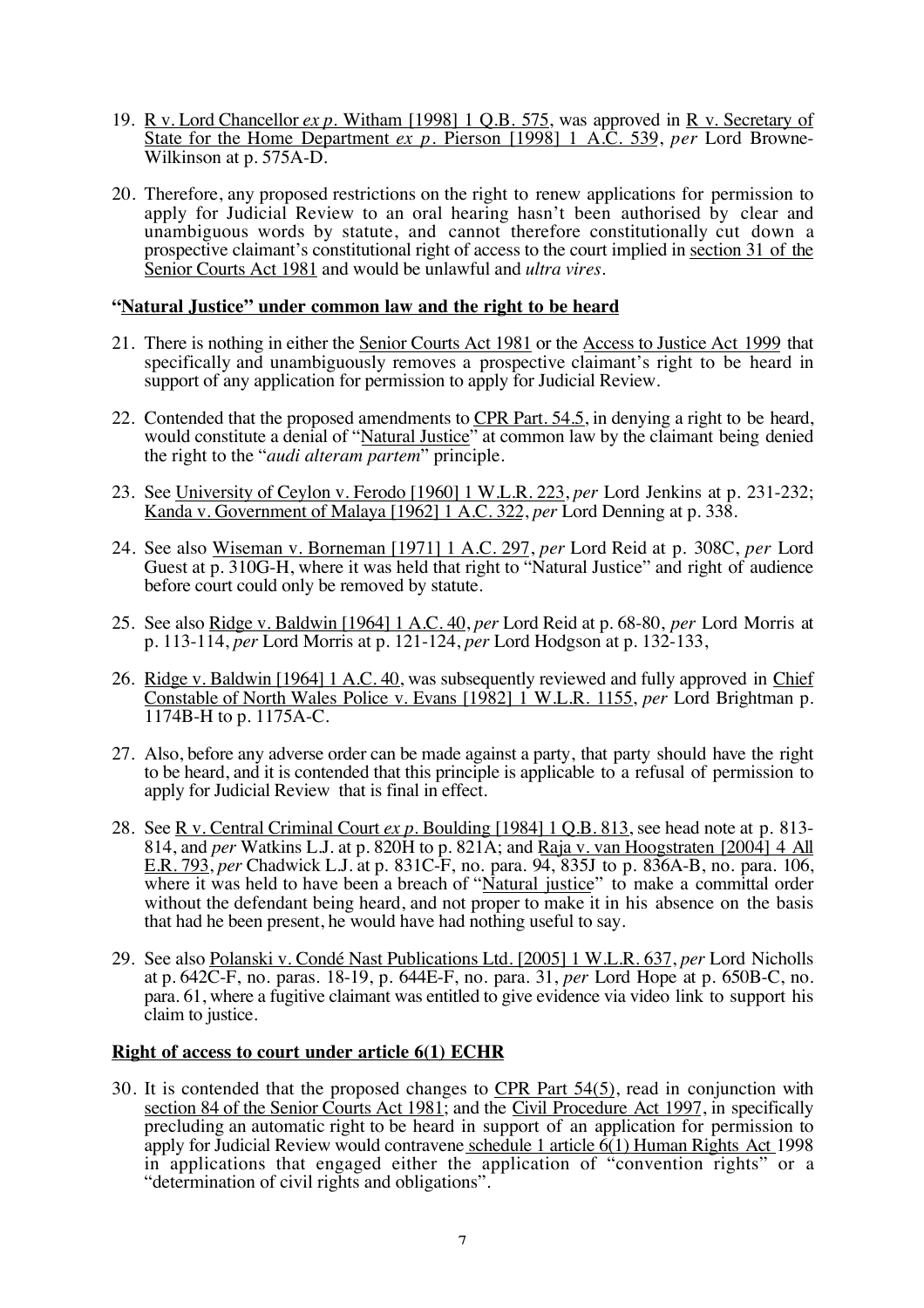- 31. The Strasbourg jurisprudence under the ECHR shows that there should be no impediment to access to a court in a manner that impairs the very essence of such right of access.
- 32. See Golder v. UK [1979] 1 EHRR 524, at p. 535, para. 34; Philis v. Greece [1991] 13 EHRR 741; Tinnelly & Sons Ltd. v. UK [1998] 27 EHRR 249; Fayed v. UK [1994] 18 EHRR 393 and Powell v. UK 12 EHRR 335.
- 33. Although the right of access to a tribunal is not absolute, this principle must be proportionate and "necessary in a democratic society" to satisfy the procedural guarantees of article  $6(1)$  ECHR and the right of "freedom of expression" under article  $10(1)$  ECHR and the measures must be "prescribed by law".
- 34. See Ashingdane v. UK [1985] 7 EHRR 528, at p. 547, para. 57; Lithgow v. UK [1986] 8 EHRR 329, at p. 394, para. 194; Tolstoy v. UK [1995] 20 EHRR 442, at p. 475, para. 59; Stubbings v. UK [1997] 23 EHRR 213, at p. 227, para. 52; Société Levage Prestations v. France [1997] 24 EHRR 351, at p. 365, para. 40.
- 35. The right to an oral hearing is inherent in article 6(1) ECHR, see also Lobo Machado v. Portugal [1997] 23 EHRR 79, at p. 98, para. 31,
- 36. It is also essential and inherent principle implied by article 6(1) ECHR that all parties must be given equal opportunity of presenting their own case and adducing evidence, see Dombo v. Netherlands [1994] 18 EHRR 213, at p. 229-230, para. 33,
- 37. The principle regarding the right to be fully heard, is also consistent with the principle of "equality of arms", see De Haes and Gijsels v Belgium [1998] 25 EHRR 245, at p. 56-57, para. 53.and Osman v. UK [2000] 29 EHRR 245, at p. 315-317, paras. 147-154.

## **Right to be heard under article 6(1) ECHR**

- 38. It is contended that a prospective claimant seeking permission to apply for Judicial Review must be given the opportunity of being heard, before any adverse order such as a final refusal of permission is made against him.
- 39. See Hooper v. UK [2005] 41 EHRR 1 at p. 8-9, paras. 29-31, relating to requirement for being heard before a binding over order is made.
- 40. Therefore if it is necessary for a Defendant to be heard before making of a binding over order, it must equally be required that a prospective claimant seeking permission for Judicial Review should be heard before any final order is made refusing such permission.
- 41. This is especially so in a "criminal cause or matter", as no further appeal lies from the refusal of permission to appeal to the Court of Appeal under section 18(1) of the Senior Courts Act 1981.

#### **Requirement for oral hearings under article 6(1) ECHR**

- 42. The Strasbourg jurisprudence under article 6(1) ECHR, has upheld the right to oral hearings unless there may exist "exceptional circumstances", and this would appear to be inapplicable to applications for permission to apply for Judicial Review in general.
- 43. What may be "exceptional" depends on each case, and it is contended that for this to apply for applications for permission for Judicial Review, this would require legislation expressly stating this to be case with some convincing criteria being applicable.
- 44. Therefore, it is contended that the Strasbourg jurisprudence under article 6(1) ECHR gives a legal presumption in favour of oral hearings.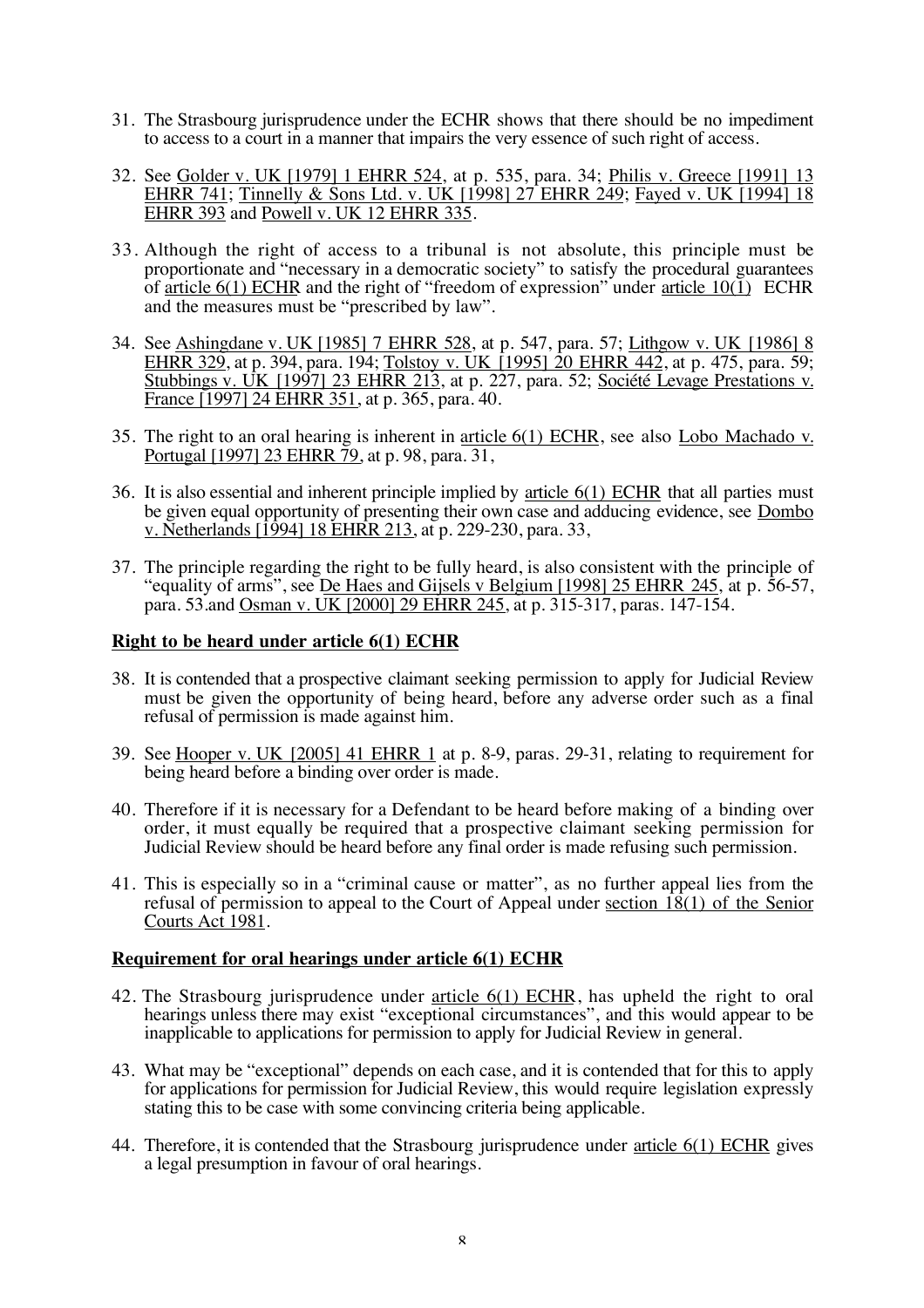- 45. The proposed amendments to CPR Part 54.5 are clearly at odds with this and applications for permission to apply for Judicial Review wouldn't qualify for "exceptional" circumstances" under the ECHR jurisprudence in any event, and there is no authority for such a proposition.
- 46. See Ekbatani v. Sweden [1988] 13 EHRR 154, at p. 508-511, paras 23-33 and in particular at p. 511, paras. 31-33; Fredin v. Sweden (No. 2) App. 20/1993/494, 25/01/94, at paras. 21-22; Stallinger v. Austria [1998] 26 EHRR 81, at p. 97, paras. 50-51; Salomonsson v. Sweden App. 38978/97, 12/11/02, at paras. 34-40; Lundevall v. Sweden App. 38629/97, 12/11/02, at paras. 34-40 and Miller v. Sweden [2006] 42 EHRR 51 at p. 1164, para. 29.

## **Requirement for hearings to be heard in open court in public under article 6(1) ECHR**

- 47. Any hearing that involves the application of article 6(1) ECHR, regarding consideration of "civil rights and obligations", must be heard in open court in public.
- 48. Issue of holding hearings which determine "civil rights" of parties in public under article 6(1) ECHR was considered by the ECHR in Scarth v. UK [1999] App. no. 33745/96, 22/07/99.
- 49. It was held that in the particular circumstances of that case, that the holding of arbitration hearings in the County Court under the then Order 19 CCR 1981 in chambers breached article 6(1) ECHR. See Scarth v. UK [1999] App. no. 33745/96, 22/07/99, and in particular paras. 18-29,
- 50. This approved the decision of then European Commission of Human Rights in Scarth v. UK Application No 33745/96, Report dated 21/10/98, see paras. 29-40.

## **Requirement for hearings to be heard in open court in public under domestic law**

- 51. The Common law rule is that all proceedings should be held in public unless special circumstances apply.
- 52. See Scott v. Scott [1913] A.C. 417, *per* Viscount Haldene at p. 435, 437-438, *per* Lord Halsbury at p. 440 and 445.
- 53. See also R. (Hammond) v. Secretary of State for the Home Department [2006] 1 A.C. 603, where it was held that where article 6(1) ECHR rights concerned, oral hearings should be held, and that schedule 2 para 11(1) of the Criminal Justice Act 2003 was incompatible with the Human Rights Act 1998, by denying completely the right to the possibility of any oral hearing at first instance.
- 54. See R. (Hammond) v. Secretary of State for the Home Department [2006] 1 A.C. 603, *per* Lord Bingham at p. 611-614, no. paras. 10-15 for a review of some ECHR authorities relating to oral hearings, and see in particular no. para. 13 relating to non-criminal cases and article 6(1).
- 55. For consideration of oral hearings regarding article 6(1) rights, see R. (Hammond) v. Secretary of State for the Home Department [2006] 1 A.C. 603, *per* Lord Bingham at p. 615A-G, no. para. 16.

#### **Question 11: It is proposed that in principle this reform could be applied to all Judicial Review proceedings. Are there specific types of Judicial Review case for which this approach would not be appropriate?**

56. Yes. Environmental and planning applications that engage the Aarhus Convention should be exempt, as such a restriction would infringe article  $\overline{9}(2)$ , (3) and (4) of the Aarhus Convention requirements for access to justice in environmental cases.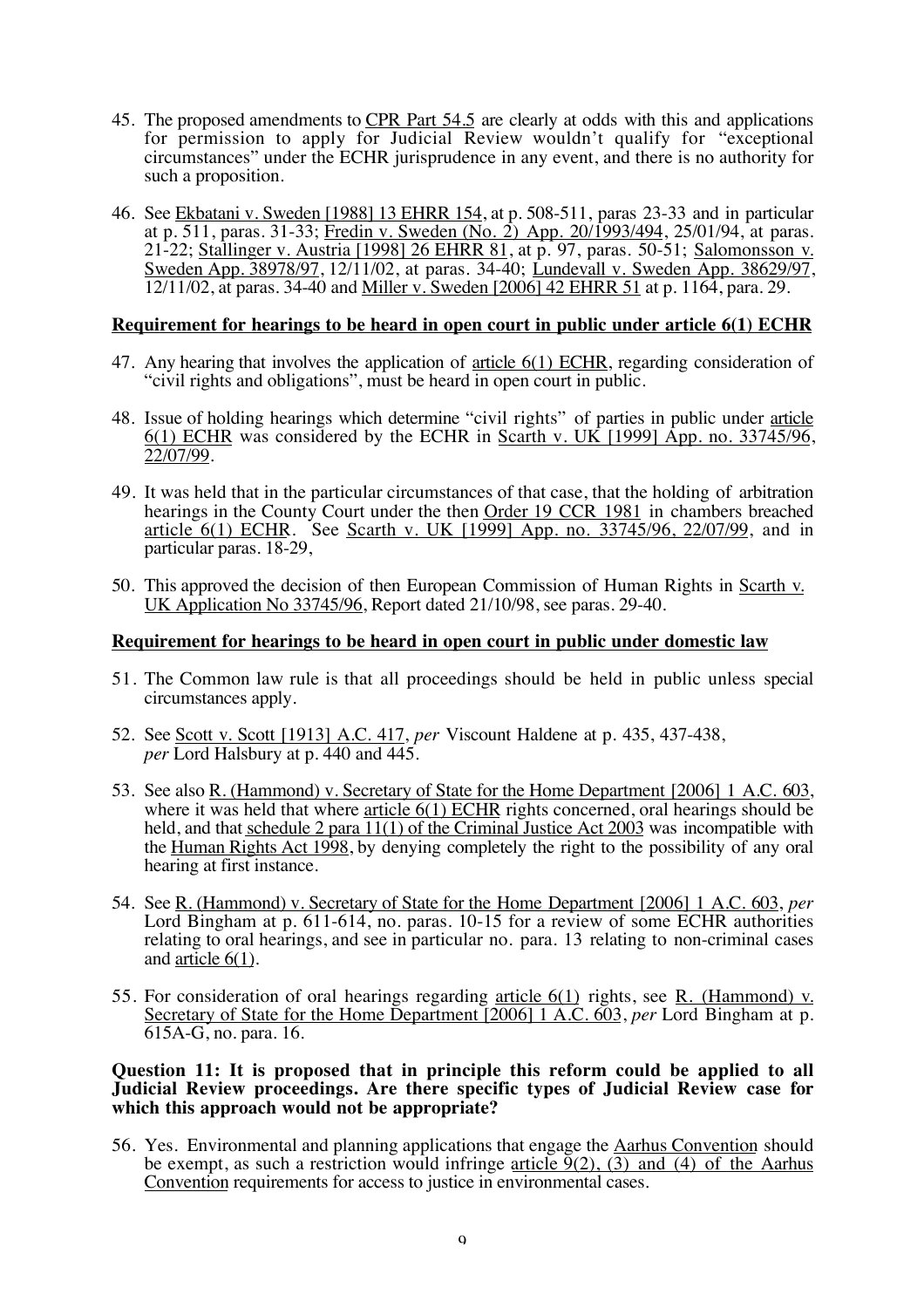#### 57. Article 9(2), (3), (4) and (5) of the Aarhus Convention, provides,

## "**Article 9 ACCESS TO JUSTICE**

-------------------------------------------------------------------------------------------- "2. Each Party shall, within the framework of its national legislation, ensure that members of the public concerned

(a) Having a sufficient interest

or, alternatively,

(b) Maintaining impairment of a right, where the administrative procedural law of a Party requires this as a precondition,

have access to a review procedure before a court of law and/or another independent and impartial body established by law, to challenge the substantive and procedural legality of any decision, act or omission subject to the provisions of article 6 and, where so provided for under national law and without prejudice to paragraph 3 below, of other relevant provisions of this Convention.

What constitutes a sufficient interest and impairment of a right shall be determined in accordance with the requirements of national law and consistently with the objective of giving the public concerned wide access to justice within the scope of this Convention. To this end, the interest of any non-governmental organization meeting the requirements referred to in article 2, paragraph 5, shall be deemed sufficient for the purpose of subparagraph (a) above. Such organizations shall also be deemed to have rights capable of being impaired for the purpose of subparagraph (b) above.

The provisions of this paragraph 2 shall not exclude the possibility of a preliminary review procedure before an administrative authority and shall not affect the requirement of exhaustion of administrative review procedures prior to recourse to judicial review procedures, where such a requirement exists under national law.

3. In addition and without prejudice to the review procedures referred to in paragraphs 1 and 2 above, each Party shall ensure that, where they meet the criteria, if any, laid down in its national law, members of the public have access to administrative or judicial procedures to challenge acts and omissions by private persons and public authorities which contravene provisions of its national law relating to the environment.

4. In addition and without prejudice to paragraph 1 above, the procedures referred to in paragraphs 1, 2 and 3 above shall provide adequate and effective remedies, including injunctive relief as appropriate, and be fair,

equitable, timely and not prohibitively expensive. Decisions under this article shall be given or recorded in writing. Decisions of courts, and whenever possible of other bodies, shall be publicly accessible.

5. In order to further the effectiveness of the provisions of this article, each Party shall ensure that information is provided to the public on access to administrative and judicial review procedures and shall consider the establishment of appropriate assistance mechanisms to remove or reduce financial and other barriers to access to justice."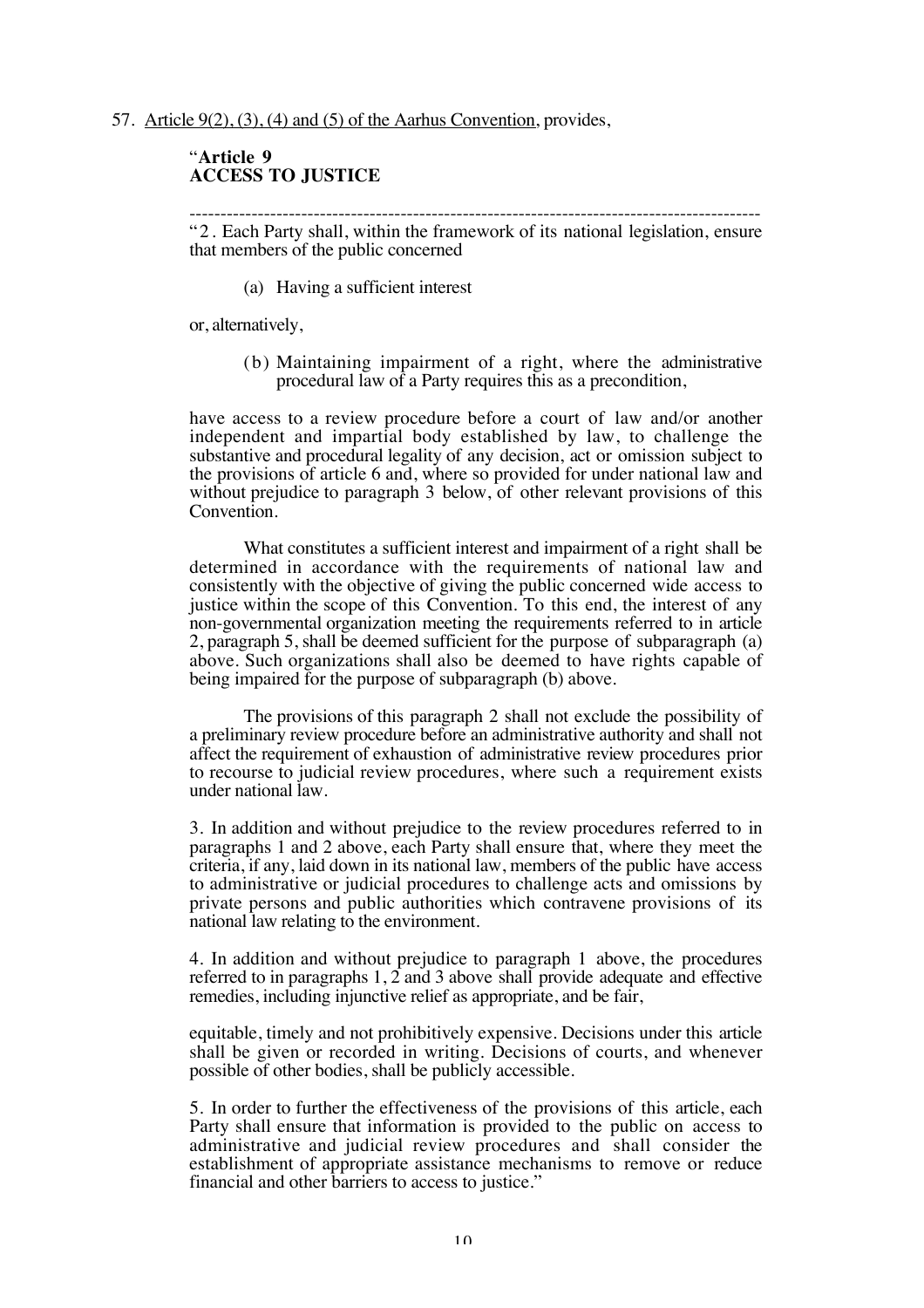- 58. In addition, applications that engage individual "convention rights" under the Human Rights Act 1998 should be exempt as such a restriction would infringe article 6(1) ECHR as incorporated under schedule 1 of the Human Rights Act 1998 requirements for access to an independent and impartial tribunal for the determination of "civil rights and obligations".
- 59. Many applications for Judicial Review do engage underlying "convention rights" such as stop and search cases involving the police or issues relating to prisoners' rights etc.
- 60. In addition, such a restriction would also infringe the right to "an effective remedy" under article 13 ECHR, which although not incorporated directly in the Human Rights Act 1998, is implied in the right to obtain the appropriate relief in claims brought under this Act, in section 8(1() of the Human Rights Act 1998.

#### **Question 12: Are there any circumstances in which it might be appropriate to allow the claimant an oral renewal hearing, even though the case has been assessed as totally without merit?**

61. It is considered that it would be appropriate in all cases, in view of the previous submissions made above and that there should be no exceptions to this.

## **Combining options 1 and 2**

#### **Question 13: Do you agree that the two proposals could be implemented together? If not, which option do you believe would be more effective in filtering out weak or frivolous cases early?**

- 62. Neither is appropriate at all. The filtering out of weak or frivolous cases is done both by the first paper judge and if renewed to an oral hearing, the judges in open court who can impose strict time limits where he considers that the points raised have no merit or validity.
- 63. It is considered that this is perfectly proportionate and that the changes proposed are disproportionate and attempts to stifle what may prove to be meritorious cases after closer examination.
- 64. A finding by a single judge at the paper stage that a case has "no merit" is after all only his view, that judges do differ in their views of cases, as shown in the Court of Appeal and Supreme Court where differing dissenting views are shown in judgments of the court.
- 65. It is wrong in principle that a view taken by one judge on the papers that a case has "no merit" without the benefit of hearing argument by the claimant should deprive the claimant of the opportunity of having the matter reconsidered at an oral hearing.
- 66. Whilst accepting that there may well have been cases where cases have been found by the paper judge to have "no merit" and this has been upheld both at the oral stage and even in the Court of Appeal, there have been other cases where this hasn't been the case.
- 67. Sometimes judges misunderstand the facts of the case, or even miss apply the law, or even there is a judgment from a higher court in the interim period between the paper refusal and the renewed oral hearing that completely changes the interpretation given to the law applicable to a particular issue under consideration in a case.
- 68. It may be that these cases are in the minority, but in the overall interests of preventing miscarriages of justice, it is essential that there should be an opportunity in all cases of renewal to an oral hearing as a safety valve.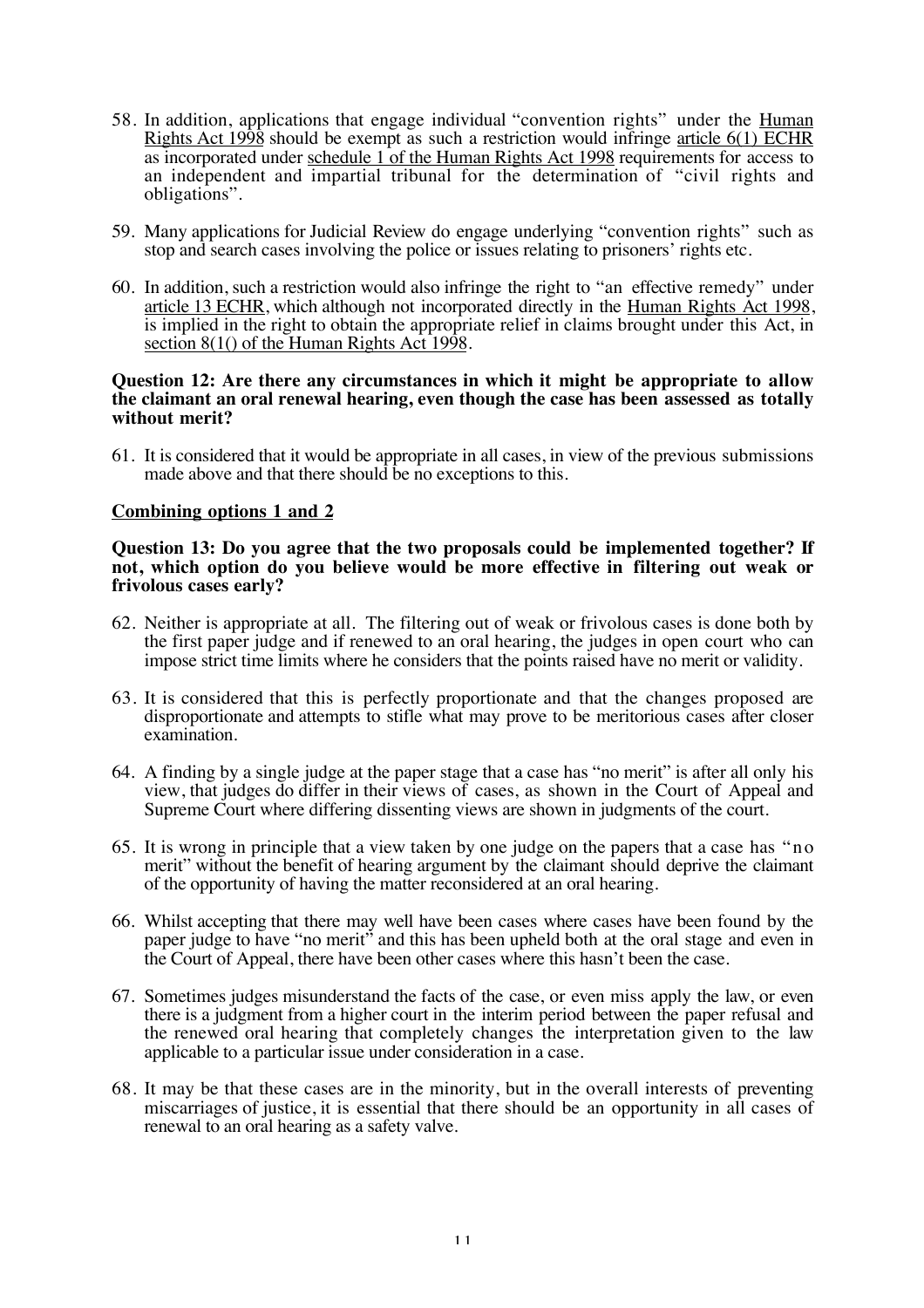- 69. The fact that there may be other cases that do turn out to be "without merit" is a cross that the courts should have to bear, in order to avoid any possibility of miscarriage of justice in a case taking place.
- 70. It should also be remembered that in a criminal case, renewal to an oral hearing is the last stage as unlike in civil cases, an application cannot be appealed against or renewed to the Court of Appeal (Civil Division) under section 18(1) of the Senior Courts Act 1981.
- 71. Therefore, the automatic opportunity to renew to an oral hearing in a "criminal cause or matter" should be retained, even if not in civil matters, especially in cases where the liberty of the subject may be at stake.
- 72. In addition, sometimes in criminal matters, an application for permission for Judicial Review is combined with an application for a Writ of Habeas Corpus, in respect of which a prospective claimant is be able to apply for an oral hearing for permission as of right.

# **FEES**

## **Question 14: Do you agree with the proposal to introduce a fee for an oral renewal hearing?**

- 1. No. An increase in such a fee would be in breach of article 6(1) ECHR as incorporated under schedule 1 Human Rights Act 1998 by prohibiting access to justice. See in particular, R. v. Lord Chancellor *ex parte* Witham [1998] Q.B. 575.
- 2. In addition, in environmental cases to which article 9(2) and (3) of the Aarhus Convention may be applicable, it may risk infringing the provision that costs shouldn't be "prohibitively expensive" under article 9(4) of the Aarhus Convention.
- 3. As the Ministry may be aware, the Aarhus Convention Compliance Committee in ACCC/C/2008/23; ACCC/C/2008/27 and ACCC/C/2008/33 has considered the whole issue of what may constitute "prohibitively expensive" costs in environmental cases.
- 4. In addition, a preliminary view has been given by the Advocate-General in Edwards v. UK Case C-260/11 as referred by the Supreme Court in R. (Edwards) v. Environment Agency  $(No. 2)$  [2011] 1 W.L.R. 79.
- 5. The Advocate General is clearly of the view that whether costs are "prohibitively expensive" is subject to both an objective and subjective view and that the circumstances of individuals is a relevant criteria to be taken into account.
- 6. A judgment is to be delivered by the European Court of Justice shortly in relation to the parts of the Aarhus Convention that are part of EU Community Directives.
- 7. In the event that such a fee was introduced, it is clear in that the current scheme of fee exemption and remission would have to be applicable.
- 8. In order to comply with its obligations under article 6(1) ECHR as incorporated under schedule 1 Human Rights Act 1998, access to justice would not be able to be denied to those who were unable to pay the required fees.

#### **Question 15: Do you agree that the fee should be set at the same level as the fee payable for a full hearing, consistent with the approach proposed for the Court of Appeal where a party seeks leave to appeal?**

9. No, for the same reasons as set out above, and in respect of the Court of Appeal I would again make the same objections relating to the Aarhus Convention.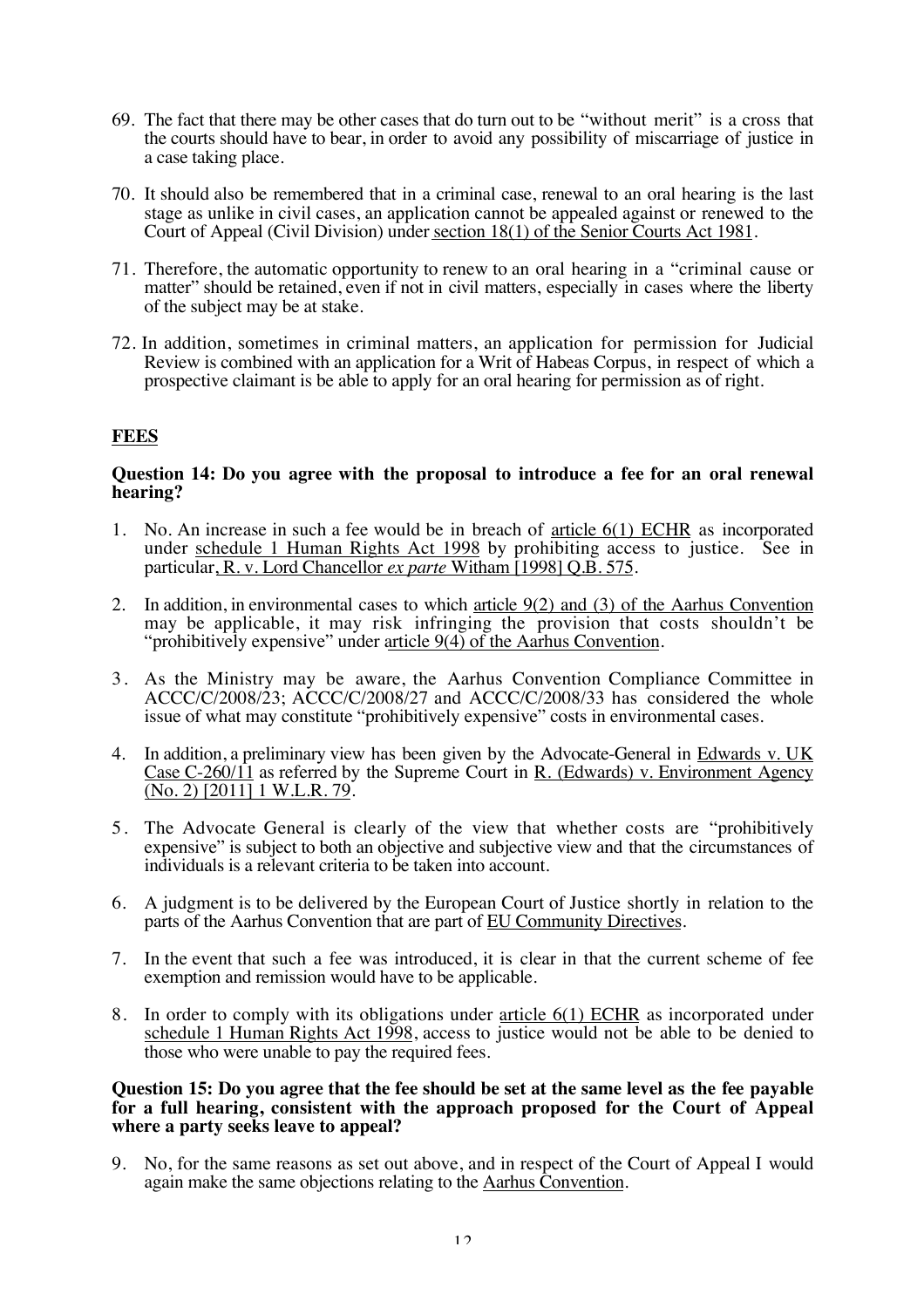- 10. There is already a fee for issuing the Judicial Claim Form, and at present there is no fee payable for renewing the application.
- 11. If on the hypothetical basis that the proposals of restricting the right to renew applications for permission to an oral hearing were implemented, the issue of payment of any fee obviously wouldn't apply in such cases.
- 12. As I understand it, such a direction would only be given if the judge who had considered the application on the papers concluded that it was "without merit".
- 13. Presumably, if the judge decided not to make any such direction, he wouldn't make a finding that the application under consideration was "without merit".
- 14. Therefore, it would seem grossly unfair if such an applicant who although had had his application refused on the papers but who hadn't been prohibited from pursuing it to an oral hearing then had to pay an extortionate fee.
- 15. It would be implied that the application had merit, and was a fit and proper case to be considered at an oral hearing.
- 16. The idea that a fee equivalent to the full fee payable for Judicial Review should be paid at that stage lacks credibility in these circumstances.
- 17. The whole basis for requiring permission for prospective claimants for Judicial Review was so that if on a quick perusal of the case by a High Court Judge there was an arguable case that had "reasonable grounds", such permission should be granted.
- 18. See I.R.C. v. National Federation of Self-Employed and Small Businesses Ltd. [1982] A.C. 617, *per* Lord Diplock at p. 644A and R. v. Legal Aid Board *ex parte* Hughes [1992] 24 H.L.R. 698.
- 19. The thinking behind this was that an ordinary person, who wished to challenge the lawfulness of a public body, was able to bring his case and grounds before the court for a small fee in order to see if he has an arguable case.
- 20. The whole tenor of these proposals is to reverse this principle and thus deny access to justice. Again, even if a paper judge has refused permission, there are many cases where this has been reversed at an oral hearing.
- 21. Even if such cases aren't many in number, to implement the proposals would risk serious injustices and denials of access to justice and this is a price that shouldn't be paid simply for the ends of expediency as proposed by the Ministry of Justice.
- 22. It must also be remembered that the conclusion on the papers reached by one judge is only his personal opinion, and there may be some cases where other judges might have taken a different view.
- 23. The present right to renew to an oral hearing without the payment of any additional fee gives some checks and balances in the system to what might otherwise by an unaccountable decision taken by a judge on the papers.
- 24. The whole tenor of the present proposals is that it is assumed that the vast majority of applications for permission to apply for Judicial Review have no merit in the first place.
- 25. This can only be established once the application has been fully examined and ventilated at an oral hearing. At present, the time given for such hearings rarely exceed 30 minutes, so that in cases where there is an arguable case, permission is granted.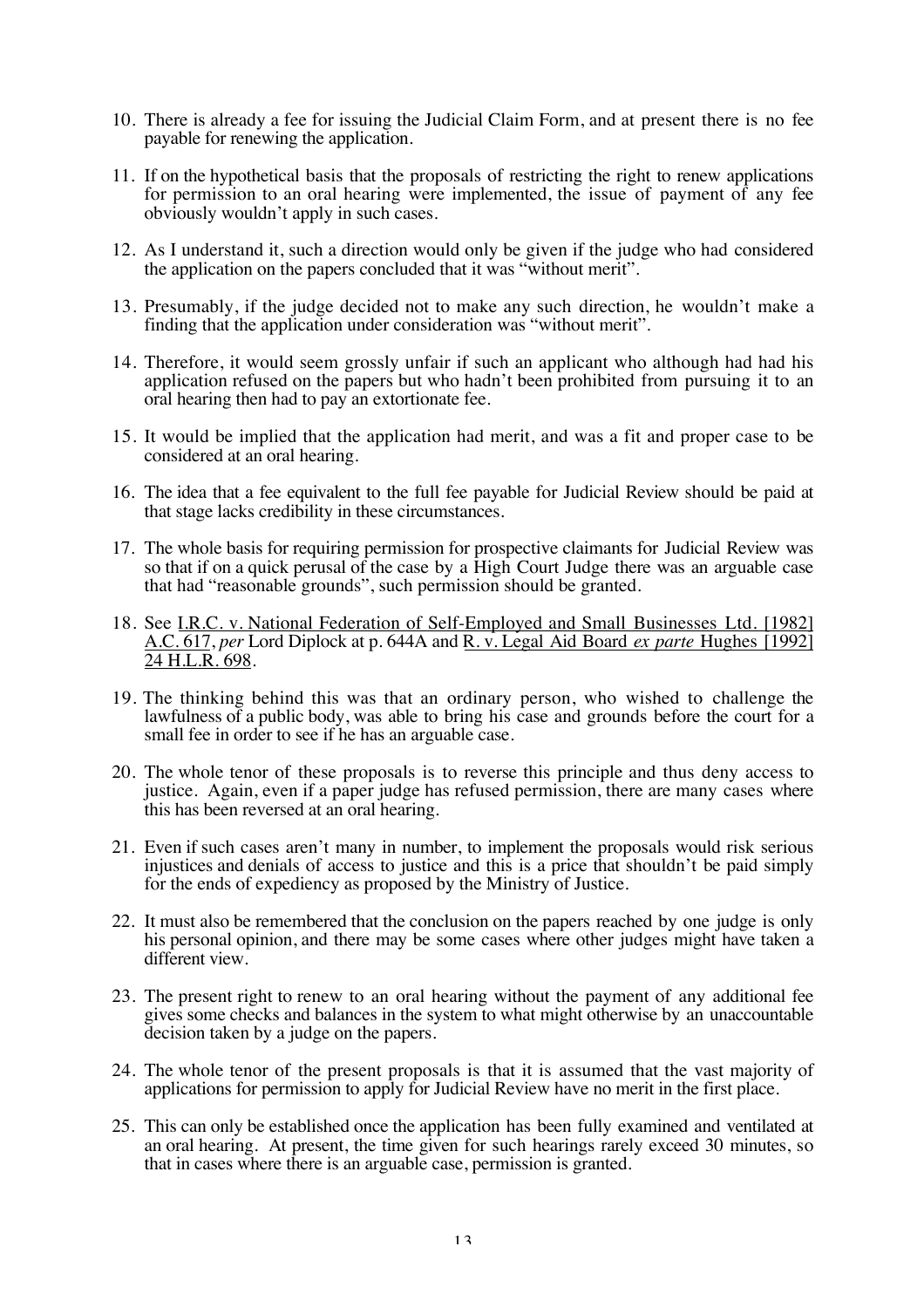- 26. As has been acknowledged, the majority of applications for permission to apply for Judicial Review concern Immigration and Asylum applications.
- 27. It is proposed to change the system with specialist tribunals dealing with such applications, which is to be welcomed, so that the need to change the Judicial Review procedures will be rendered redundant.

## **EQUALITY IMPACTS**

#### **Question 16: From your experience are there any groups of individuals with protected characteristics who may be particularly affected, either positively or negatively, by the proposals in this paper?**

- 1. These proposals may seriously affect access to justice for litigant in persons LIPS and also campaigners for welfare reform and environmental campaigners.
- 2. Any increase in fees will certainly seriously affect LIPS and also campaign groups who may have small recourses to draw on.
- 3. In addition, applications may be brought in respect of individuals claiming discrimination and breaches of the Equality Act 2010.
- 4. These types of cases may arise in respect of individual challenges, or in connection with environmental cases, such as  $R$ . (Harris) v. London Borough of Haringey [2010] EWCA Civ 703, where it was held that the local authority had failed to comply with the requirements of the Equalities Act 2010 in connection with a planning application and its effects on minorities entitled to protection from discrimination under the Equalities Act 2010.
- 5. As such, the proposals are seriously discriminatory and may also infringe article 14 ECHR as incorporated under schedule 1 Human Rights Act 1998.

## **GENERAL OBSERVATIONS**

- 1. It also has to be noted that recently there have been a number of Judicial Review applications that have challenged government decisions and policies that have proved to be politically embarrassing for the government.
- 2. In the case of Virgin Trains, this led to the discovery that the whole tendering process had been flawed and conducted illegally, although the matter was settled out of court without the necessity of a full hearing on the merits.
- 3. In the case of the Ministry of Transport decision to elect to proceed with the proposed High Speed 2 scheme to build a high-speed railway between London and Birmingham and beyond, permission was granted for a Judicial Review to both campaign groups and a *consortium* of local authorities.
- 4. The hearing of this case has been concluded and a judgment from Mr. Justice Ouseley is anticipated sometime in early 2013.
- 5. In the case of the Earls Court regeneration scheme, and the adopting of local plans by Hammersmith and Fulham and Kensington Councils, again permission to apply for Judicial Review of the adoption of those plans has been granted and will be heard in due course.